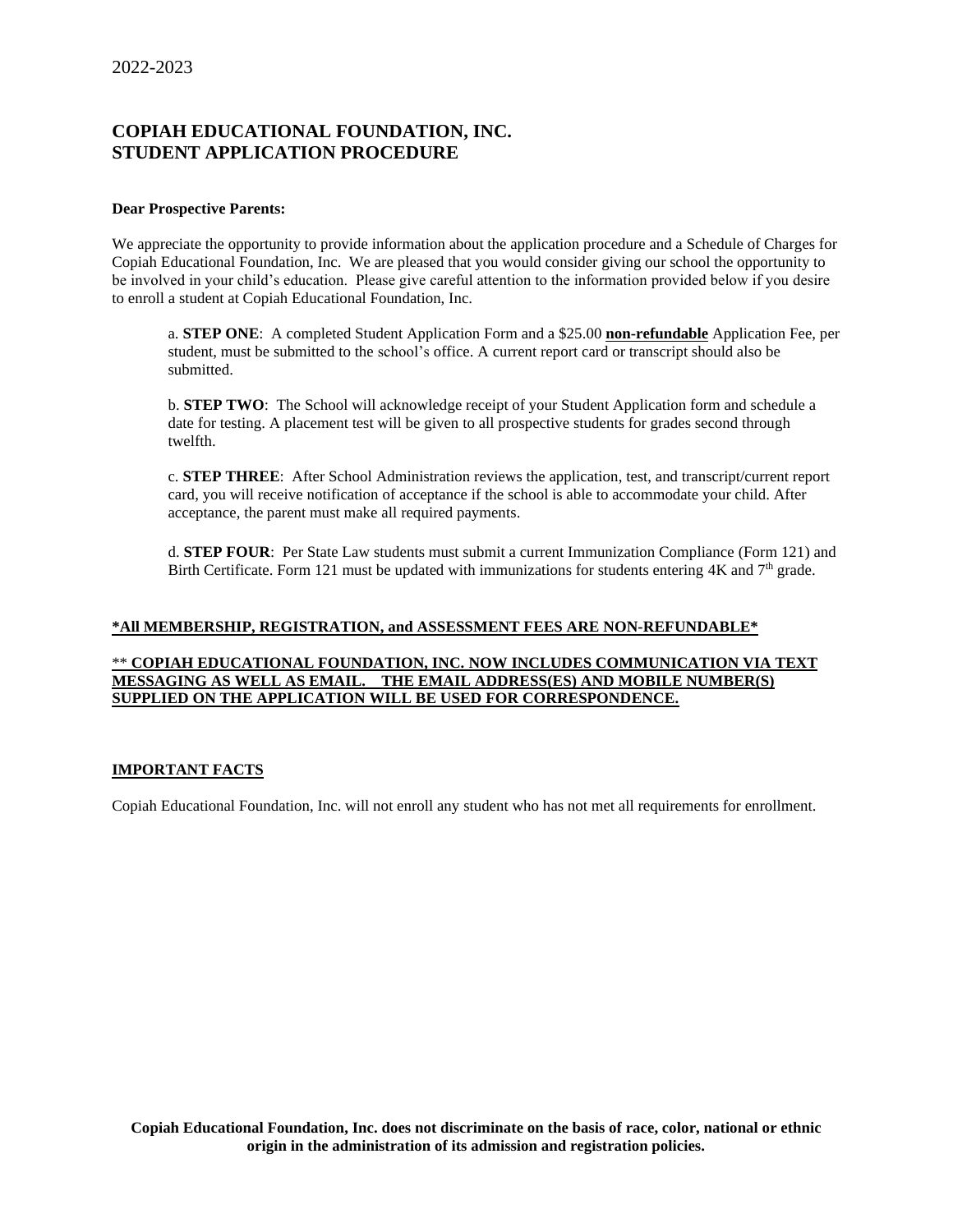#### **COPIAH EDUCATIONAL FOUNDATION, INC NEW STUDENT APPLICATION**

|                                                             | Acceptance<br>Mem, Reg, Asmt Renweb                                                                                                                                                                                            |  |  |  |
|-------------------------------------------------------------|--------------------------------------------------------------------------------------------------------------------------------------------------------------------------------------------------------------------------------|--|--|--|
| <b>STUDENT INFORMATION</b> (Please attach a current photo.) |                                                                                                                                                                                                                                |  |  |  |
|                                                             |                                                                                                                                                                                                                                |  |  |  |
|                                                             |                                                                                                                                                                                                                                |  |  |  |
|                                                             | Applying for Grade Applying for Year Applying for Year Applying for Year Applying for Year Applying for Year Applying for Year Applying for Year Applying for Year Applying for Year Applying for Year Applying for Year Apply |  |  |  |
| Student lives with Student and Student 1.                   |                                                                                                                                                                                                                                |  |  |  |
| PARENT INFORMATION                                          |                                                                                                                                                                                                                                |  |  |  |
| Did either parent graduate from Copiah? Select One          |                                                                                                                                                                                                                                |  |  |  |
| Father Year                                                 | Mother_____Year_____Maiden name______________                                                                                                                                                                                  |  |  |  |
|                                                             |                                                                                                                                                                                                                                |  |  |  |
| Last                                                        | First<br>Middle                                                                                                                                                                                                                |  |  |  |
|                                                             |                                                                                                                                                                                                                                |  |  |  |
|                                                             |                                                                                                                                                                                                                                |  |  |  |
|                                                             |                                                                                                                                                                                                                                |  |  |  |
|                                                             | Employer Cocupation Communication Cocupation                                                                                                                                                                                   |  |  |  |
| Last                                                        | First<br>Middle                                                                                                                                                                                                                |  |  |  |
|                                                             |                                                                                                                                                                                                                                |  |  |  |
|                                                             |                                                                                                                                                                                                                                |  |  |  |
|                                                             |                                                                                                                                                                                                                                |  |  |  |
|                                                             |                                                                                                                                                                                                                                |  |  |  |
| Employer                                                    | Occupation                                                                                                                                                                                                                     |  |  |  |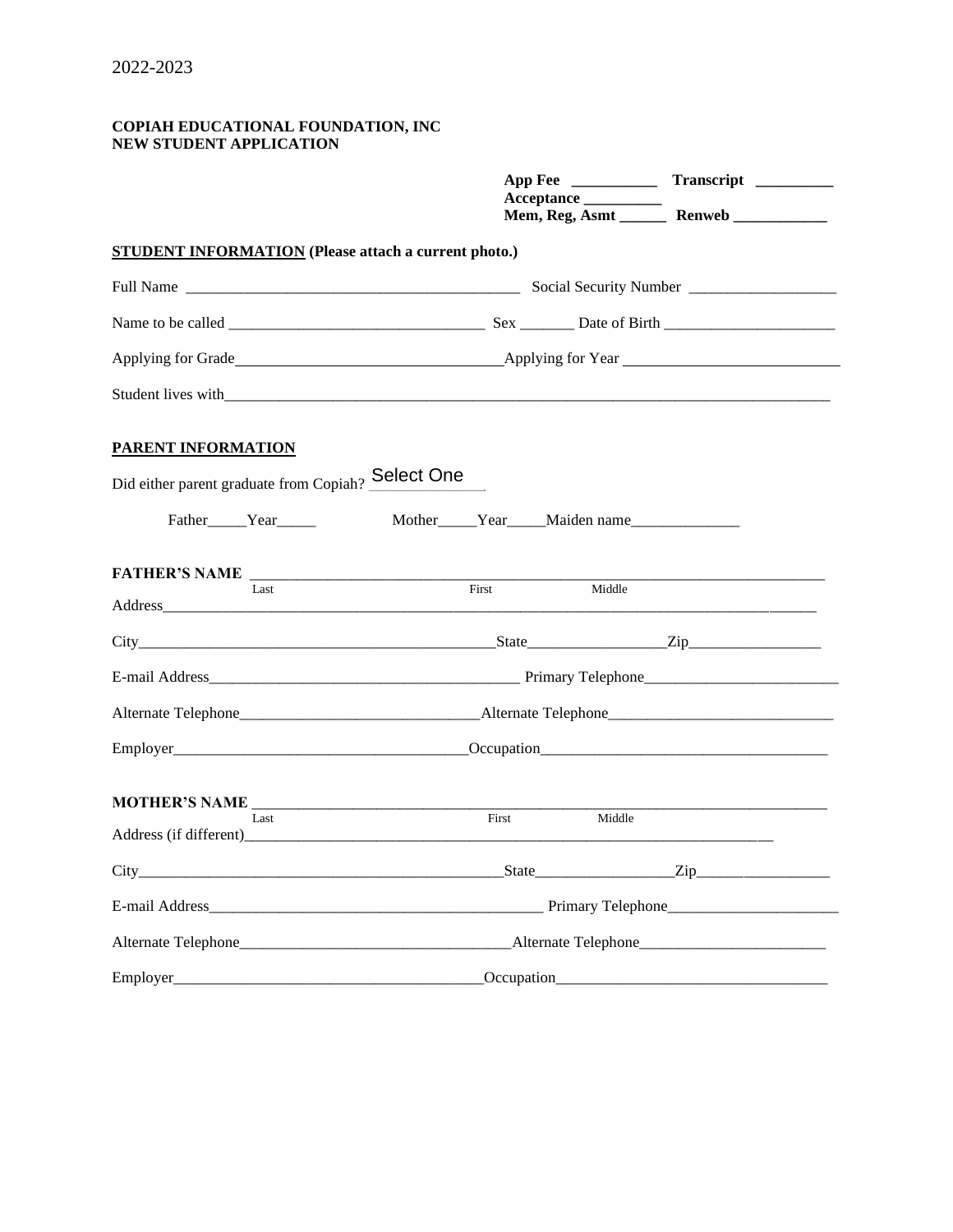| Siblings:             | <b>NAME</b>                                                                                      | AGE | <b>GRADE</b> | <b>SCHOOL</b>                                                                     |
|-----------------------|--------------------------------------------------------------------------------------------------|-----|--------------|-----------------------------------------------------------------------------------|
|                       |                                                                                                  |     |              |                                                                                   |
|                       |                                                                                                  |     |              |                                                                                   |
|                       | <b>GRANDPARENT INFORMATION</b>                                                                   |     |              |                                                                                   |
|                       | Did either grandparent graduate from Copiah? Select One                                          |     |              |                                                                                   |
|                       | Grandfather_____Year_____                                                                        |     |              |                                                                                   |
|                       | <b>EMERGENCY INFORMATION</b>                                                                     |     |              |                                                                                   |
|                       |                                                                                                  |     |              | Emergency Contact Person # 1 (other than parent) ________________________________ |
|                       |                                                                                                  |     |              | Telephone (H) $\qquad (C)$ $\qquad (W)$                                           |
|                       |                                                                                                  |     |              |                                                                                   |
|                       |                                                                                                  |     |              | Telephone $(H)$ (C) (C) (W)                                                       |
|                       | STUDENT EDUCATIONAL INFORMATION<br>Please provide a copy of your transcript or last report card. |     |              |                                                                                   |
|                       | List all schools attended including kindergarten.                                                |     |              |                                                                                   |
| <b>NAME OF SCHOOL</b> |                                                                                                  |     | CITY, STATE  | <b>GRADES ATTENDED</b>                                                            |
|                       |                                                                                                  |     |              |                                                                                   |
|                       |                                                                                                  |     |              |                                                                                   |
|                       | Has this student been retained in a grade?________If yes, which grade?__________                 |     |              |                                                                                   |
|                       | Has this student been suspended or expelled from a school?______________________                 |     |              |                                                                                   |
|                       |                                                                                                  |     |              |                                                                                   |
|                       |                                                                                                  |     |              | Does this student have particular physical, mental, or emotional needs?           |
|                       |                                                                                                  |     |              |                                                                                   |
|                       | If yes, please give a brief explanation:                                                         |     |              |                                                                                   |